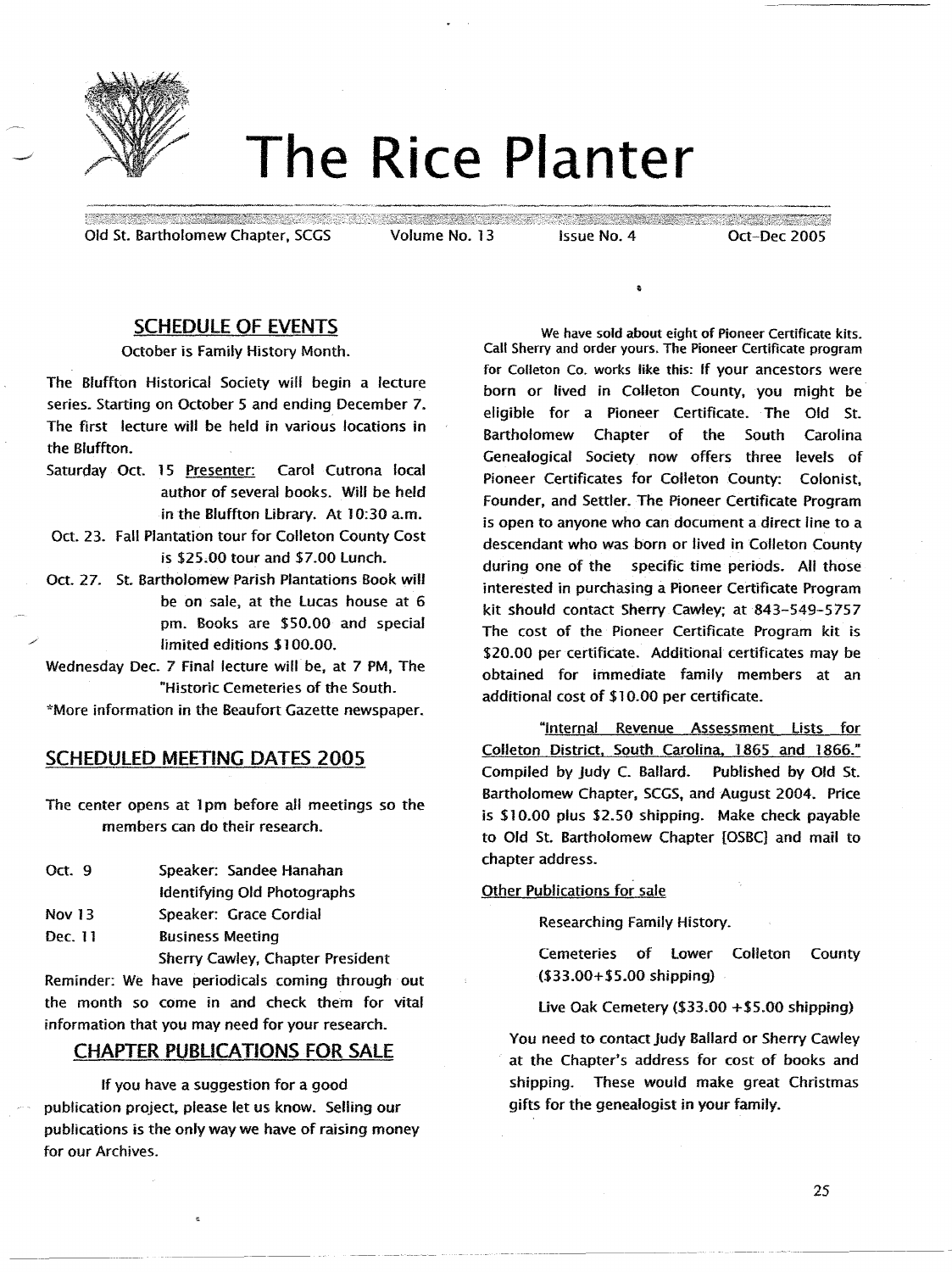## **ARCHIVES**

This has been a historical event filled year for our chapter's history. On Sunday, May 13, 2005 the Old St. Bartholomew Chapter SCGS Research Center, became a reality for Colleton County. We moved our chapter to 609 Black Street. The new location is the old nurse's dorm next to the football stadium. The Grand Opening brought in some out of Towner's from places as away as California, Florida, and Virginia for the this historical event.

The Old St. Bartholomew Chapter, SCGS: is working to organize and maintain the material in the center. We have catalogued over 1100 books and are just beginning to work on a periodical index with over 1500 magazines, newsletters, and journals to go through. We have been open for a short time and have accomplished a lot there's still a lot to be done.

Our chapter needs you, the members to volunteer their time. It is a great time to learn all you can about what our chapter has to offer. If you have a few hours free in a day to give of your time, then call Sherry or Judy and let them know what day you have to offer and the time of day. We have been blessed with such wonderful information and donations of material. We started the center with 2 bookshelves. Now we have 8 and running out of room in the file cabinets as well. We are almost too big for the space we have now. Thank you to everyone who has been apart of the Chapter's great success in 2005. May we have a bigger year in 2006.

## Donations to Old St. Bartholomew's Research Center since lanuary 2005:

If you've made a donation and it is not on this list please contact Judy Ballard St. Bartholomew's Gems

Pearl:

Mildred Brunson Nina G. Eason (in memory of Marion B. Glover) Dr. Frank and Mrs. Anne Biggers.

Silver:

Calvin and Ruth Lane Ernestine Marshall John and Gail Couch Jean Clements Virgil Johnston Harriet Howell Gloria Syfrett

#### Books and other Donations:

- 1. B. P., Lamb: Some SC Miley's by B. P. Lamb
- 2. Sherry Cawley: A complete computer, Books for R.j. Arent Collection as below. Monmouth County, New Jersey Postcard History by Randall Gagrielan

Columbia, SC Postcard History by David C. & Martha D. Sennema

; Augusta (GA) A Postcard History by Joseph M. Lee, III.

Virginia Highlands by Susan J. Harnngton

Asheville (NC) A Postcard History Vol. I by Sue Greenberg & Jan Kahn

Miama Beach in Vintage Postcards (FL) by Patricia Kennedy

Knoxville, Tennessee, A Postcard History by Elena Irish Zimmerman

East Central Georgia in Vintage Postcards by Gary L. Doster

Durham, NC by Stephen Massengill

Misc. Cabell County (WV) Records by Eldridge

Georgia 1860 Agricultural Census by Green

Maryland Militia in Revolutionary War by Clements & Wright

3. Bill Jacques: One complete computer, one CPU, and speakers

4. Margo Everett: 3 cartons of books, 1 carton of magazines, and a microfiche reader

5. Judy Ballard: 24 family histories, computer monitor, microwave and Historic Effingham Society 2005 calendar, and computer printer

6. Billy & Rosalyn White: Petitions for Land from the SC County Journals, Volumes, II, ILL, IV, V, and I.

**SCGS Surname Directory** 

7. Helen Brabham: Large panoramic photos of Colleton Cypress Co.  $-$  a subsidiary of W. M. Ritter Lumber Co.

8. Doris Lucas: Wood typing table and wood newspaper rack.

9. Bob Stets: Computer paper, typing table, folding screen, and reproduction- Maps of east coast.

26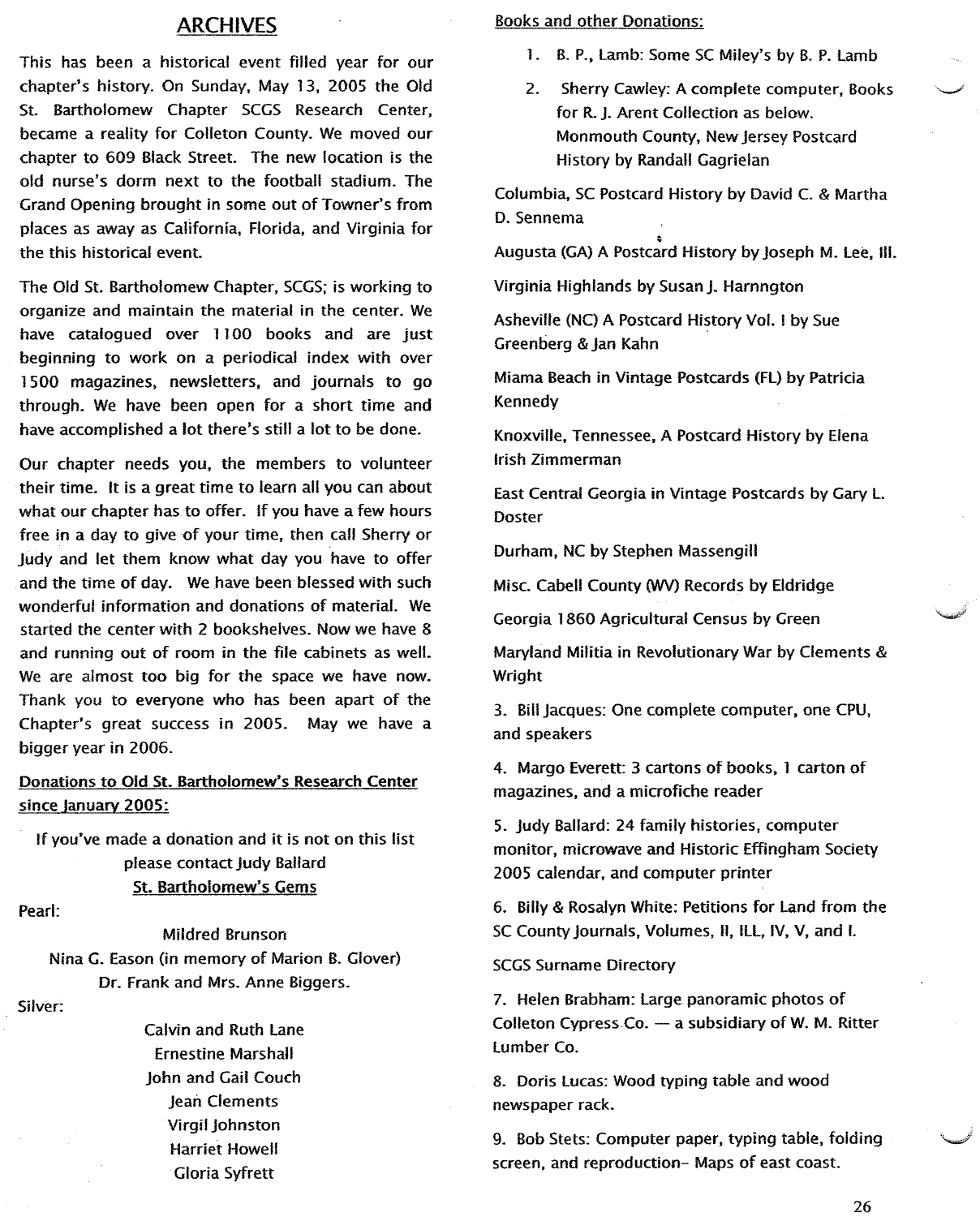10. David & Bobbi Hiott: Execution of Isaac Hayne by D. K. Bowden,The Sweet Hell Inside by Edward Ball

Caroline T. Swope Klem family papers and photos

11. Fuller Beach: Diary of Ruby Bennett, formerly of Brownlee St., Walterboro

Sandhills to Pinetuck and Back by Fuller Beach

12. Larry & Marsha Ulmer: Computer printer, router, table, chair, family research for Bradham, Crosby, Moses Crosby, DeLoach, Hunter, Under, David Patrick, Rhoad, Risher, Sineath, Ulmer and Varn families.

13. Louise lyons: Maloyed genealogy

The Complete Idiot's Guide to Genealogy by Rose Ingalls

14. johnny Andrews: SC Revolutionary War Indents: A Schedule by John Lennell Andrews, Jr.

SC in the Mexican War by John A Meyer

15. Bob Williams: Lowcountry Families in WWII, A Memorial by j. E. Smart

No Prouder Fate by Neil Baxley

 $-$  Port Royal Lodge 80 Anniversary (1899  $-$  1979)

Port Royal Lodge 70 Anniversary (1899-1969)

16. Kicklighter Book by Melva Rae Rutland Owens from Bonneau Beach.

17. Myrtle Linder: Colleton Snapshots book, Huxford Genealogical Magazines, Dutchfork Magazines Carolina Herald, Colleton lowcountry, John and Elizabeth lyons 1800-2005, Thomas Kicklighter 1717-2005.

18. Mrs. Janet Geary Baker donated the following in memory of her parents:

## HARDBACK BOOKS:

1. The Compendium of American Genealogy by Virkus Volumes I through VII

- 2. The History of Ancient Windsor by Stiles, Vol. I & H
- 3. Magna Carta by Wurts, Volumes I through 8
- 4. The Magna Carta Barons by Browning 1915
- S. Scotch Irish Pioneers by Bolton
- 6. Edgartown, Massachusetts Vital Records to 1850

8. Otis, Massachusetts Vital Records to 1850

9. Index to Marriages of Old Rappahannock and Essex . Counties, Virginia

10. Hart Genealogy with collateral family lines

11. Encyclopedia of American Quaker Genealogy, Volume VI, Virginia by Henshaw

12. History of Albemarle County, Virginia

13. Genealogy in America, Volume One, Massachusetts, Connecticut and Maine

14. Handy Book, for Genealogists, Fifth Edition, by Everton

15. Virginia Genealogies by Hayden

16. Gleanings of Virginia History by Boogher

17. Pennsylvania Marriages Prior to 1810, Volumes I and II

18. Woodruff Chronicles, a genealogy, Volume 1

19. Mattoon Family Genealogy - Descendants of Philip Mattoon of Deerfield, Massachusetts

. 20. Douglas Register - Virginia

21. Angevine Genealogy - Descendants of Zachariah and Pierre Angevine in America - 1690-1977

22. The United States Census Compendium by Stemmons

## PAPERBACK BOOKS:

1. Some Marriages in the Burned Record Counties of Virginia by Virginia Genealogical Society

2. Guide to Genealogical and Historical Research in Pennsylvania, Third Edtion, by Hoenstine

3. The Iowa Genealogical Surname Hides, Volume 1, 1972

4. List of Bapti 1740-1749J Rev. John Craig, First Pastor of Old Stone Church in Augusta County, VA

5. The Connecticut Nutmegger (quarterly publication) September 1979 December 1979, March 1980 June 1980, September 1980 December 1980, June 1983 September1983, December 1983 March 1984, June 1985 September 1985, and December 1985 March 1986.

7. Tisbury, Massachusetts Vital Records to 1850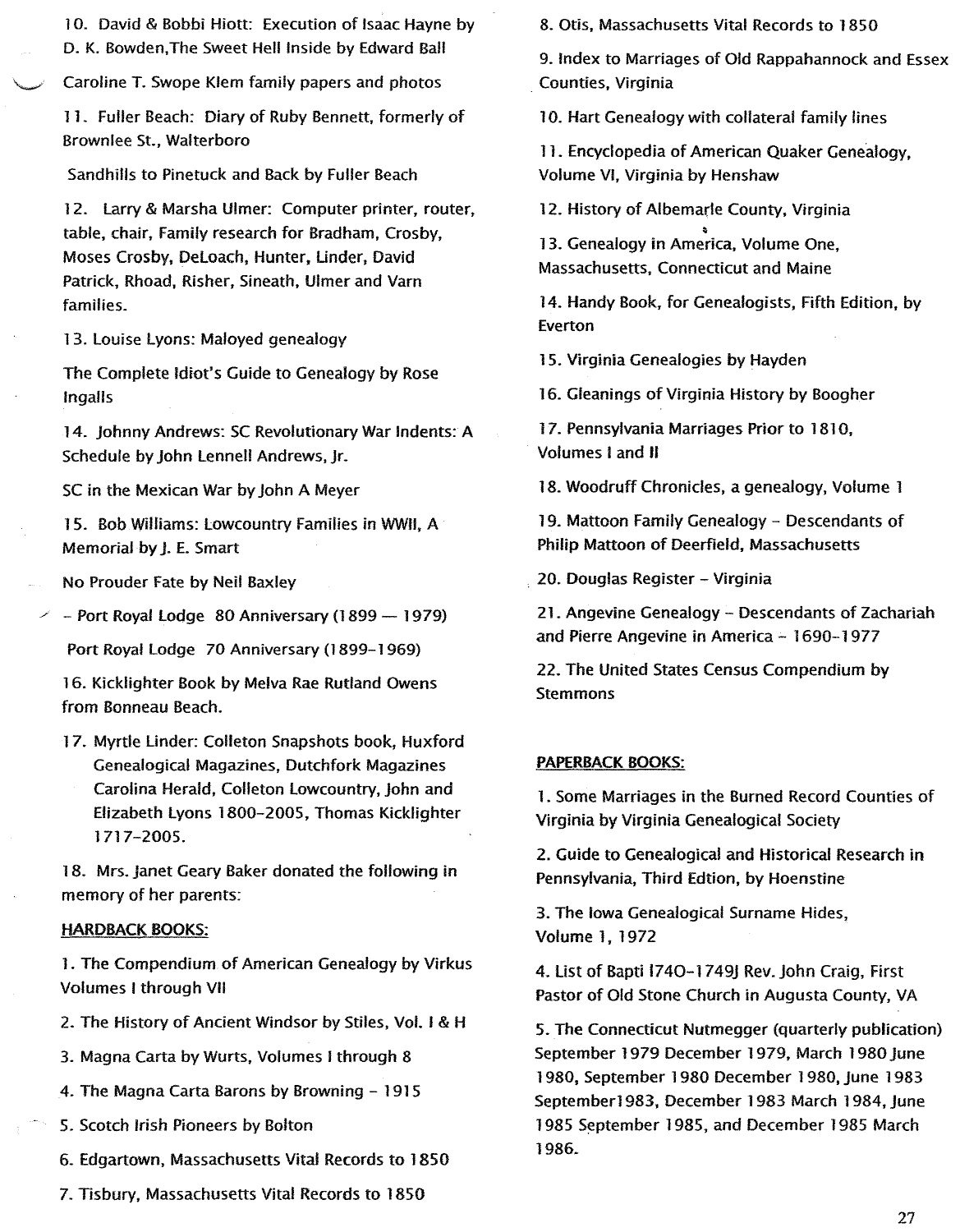6. Index to Obituary Notices in the Richmond Enquirer from May 9, 1804 through 1828 and the Richmond Whig from January 1824 through 1938.

7. Ancestry and Descendants of William Hills, English Emigrant to New England in 1632 and of Joseph Hills, the English Emigrant to New England in 1638

8. Goochiand County, Virginia, Marriage Bonds and Ministers' Returns 1816-1854

9. ligon Pioneers in Kentucky

10. Burial Records, Mobile Co., Alabama 1820-1856

11. The Halladay Family. 1650-1933 by Nicholson

12. Moss of Virginia by Dorothy ford Wulfeck

13. The Lesley E. Voorhees Records, Vol. 1, Van Buren - Baldwinsville - Upander Area Cemetery Inscriptions and Burial Records, (New York) -Pub. 1965

14. Magazine: The Colonial Genealogist, April 1971. October 1970, Summer 1972, Winter 1972

15. Alexia J. Helsley Researching Family History

If you would like to make a donation to the Chapter and not sure what to donate then contact Sherry Cawley, Chapter President. Maybe a family member has past and you're the only source to keep the family history going and you don't know what to do with old photos letters or books. Clean out the attic, drawers, and stored boxes. and your attics and donate those items that are collecting dust. It may be the information that a long lost family member is searching for. We want to keep your history alive for future generations to come. Books, photos, diaries, anything you may not know what to do with. Contact Sherry Cawley or Judy Ballard.

## flashbacks of the Past

These photos are from our workshop.



Visitors waiting for workshop to begin.



Searching for their family history at the center

#### MEMBERSHIP

We are ending the year with another successful membership campaign. For the second year in a row we have finished the year with over 115 members. As of October 1, our membership is 125. That is fantastic. Your chapter dues are due in january. We are not changing the prices. They will remain at \$20.00 for an Individual Membership, \$25.00 for a Family Membership. and \$15.00 for an Associate Membership. At the end of the year you might consider a small donation to help with the research center. We welcome the new members who have joined in 2005.

### Laughing Corner:

A few of Murphy's laws of Genealogy

1. The relative who had all the family photographs gave them all to her daughter who has no interest in genealogy and no inclination to share.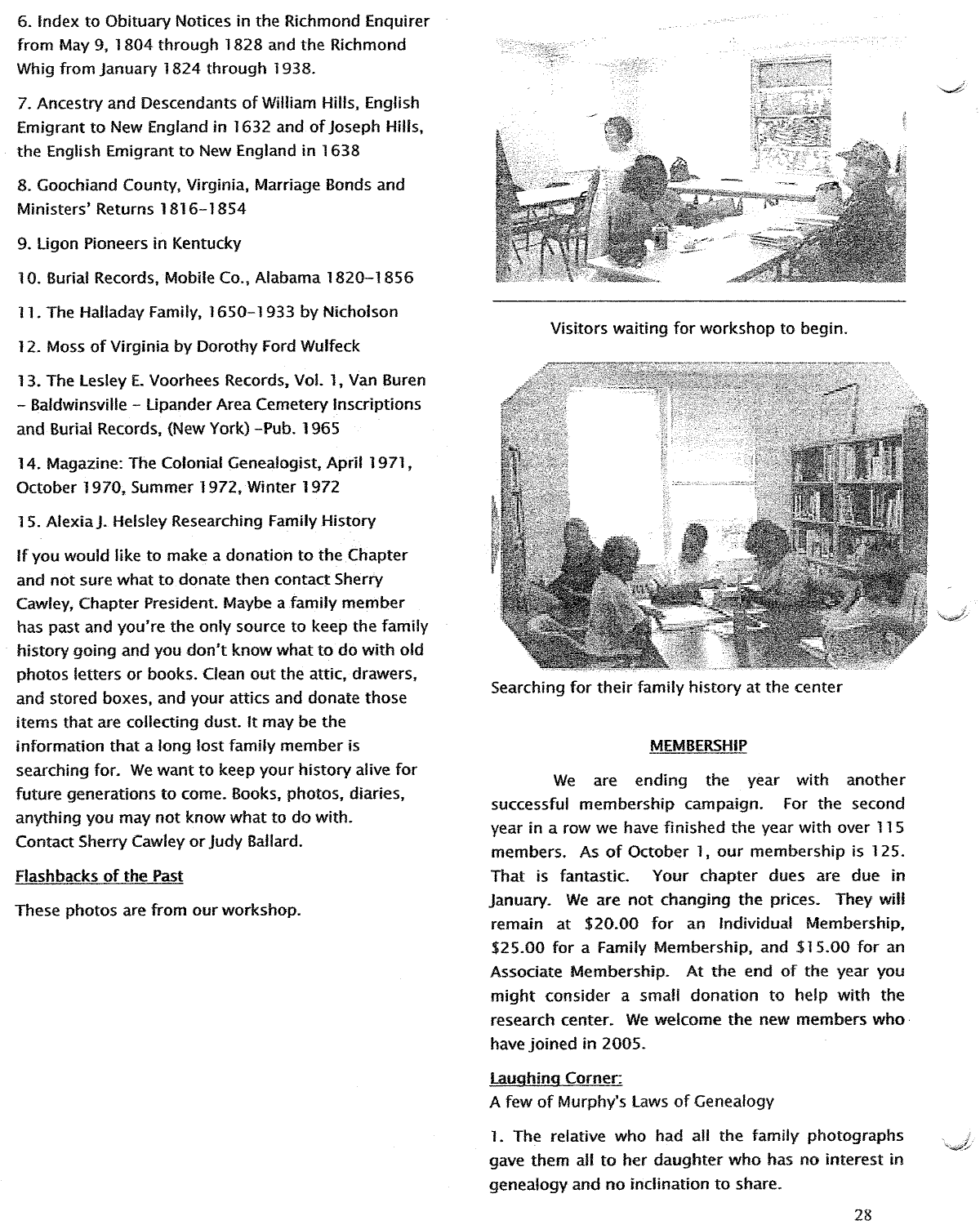2. The public ceremony in which your distinguished ancestor participated and at which the platform collapsed under him turned out to be his hanging.

3. When at last after much hard work you have evolved the mystery that you have been working on for two years, your aunt says, "I could have told you that."

4.You learn that your great aunt's executor just sold her life's collection of family genealogical materials to a flea market dealer "Somewhere in New York City."

5. None of the pictures in your recently deceased grandmother's photo album have names written on them.

### FUNERAL HOME NOTICES:

Ott Funeral Home - Part IV. Myrtle Linder has graciously donated the list of funeral files copied from the Ott Funeral Home in Branchville, SC; Orangeburg Co. Many of these people have ties in Colleton County. Correction for our Vol. 13 NO.2 issue April - June. The mother of Sybil W. Edwards is Annie Maye Reeves. She was the daughter of Walter and Nora Utsey Reeves. Annie Maye Reeves Warren is buried next to her husband in Ott Cemetery.

Name: Minnie C. Reeves Where Living: Branchville Date of Death: June 26, 1959 Date of Birth: Sept. 9, 1872 Cem: Ott Father: Burns Myers Mother: Margaret O. Grimes Where Born: Branchville Information: Claude Martin Where Born: Branchville

Name: Elizabeth 'Lizzie' A. Maxey Where living: Smoaks, SC Where Born: Smoaks Occupation: Domestic Date of Death: July 4, 1959 Date of Birth: March 7, 1897 Cem: Smoaks Baptist Mother: Hvbumia Smith

Name: leon C. Myers Where living: Reevesville Where Born: Reeseville Date of Death: Nov. 10, 1960 Date of Birth: March 11, 1914 Cem: Thompson Father: leon Myers Where Born: Branchville Mother: Malvenia F. Nettles Information: Ida lee Myers Name: Evelyn M. McConnick Where living: Savannah, GA Where Born: Greenville Co Date of Death: June 1, 1964 Date of Birth: June 3, 1942 Father: Walter Gus Morris Where Born: Greenville Co Mother: Nellie Davis

Name: Mrs. Artitia Berry Where living: Branchville Date of Death: June 13, 1964 Date of Birth: July 4, 1884 Father: J. Milton Berry Where Born: Branchville Mother: lilly Berry Where Born: Branchville

Name: Maggie E. Yongue Where living: Bowman Date of Death: Aug. 2,1964 Date of Birth: Jan. 28, 1 881 Cem: Bowman Memorial Father: M. A. Kizer Where Born: Bowman Mother: Margaret Shuler Where Born: Bowman Spouse: Robert Miller Yongue

Name: Ben T. Hutto Where living: Smoaks Where Born: Cope Occupation: Ret. Farmer Date of Death: Sept. 12, 1964 Date of Birth: May 4,1882 Cem: Edisto Baptist Father: John B. Hutto Where Born: Cope, SC Mother: Anna lee

Name: Mrs. Lillie D. Hughes Where living: Reevesville Date of Death: Sept 4,1964 Date of Birth: June 21, 1909 Cem. Cattle Creek Meth Father: Orvin J. Dukes Where Born Rowesville Spouse: Robert W. Hughes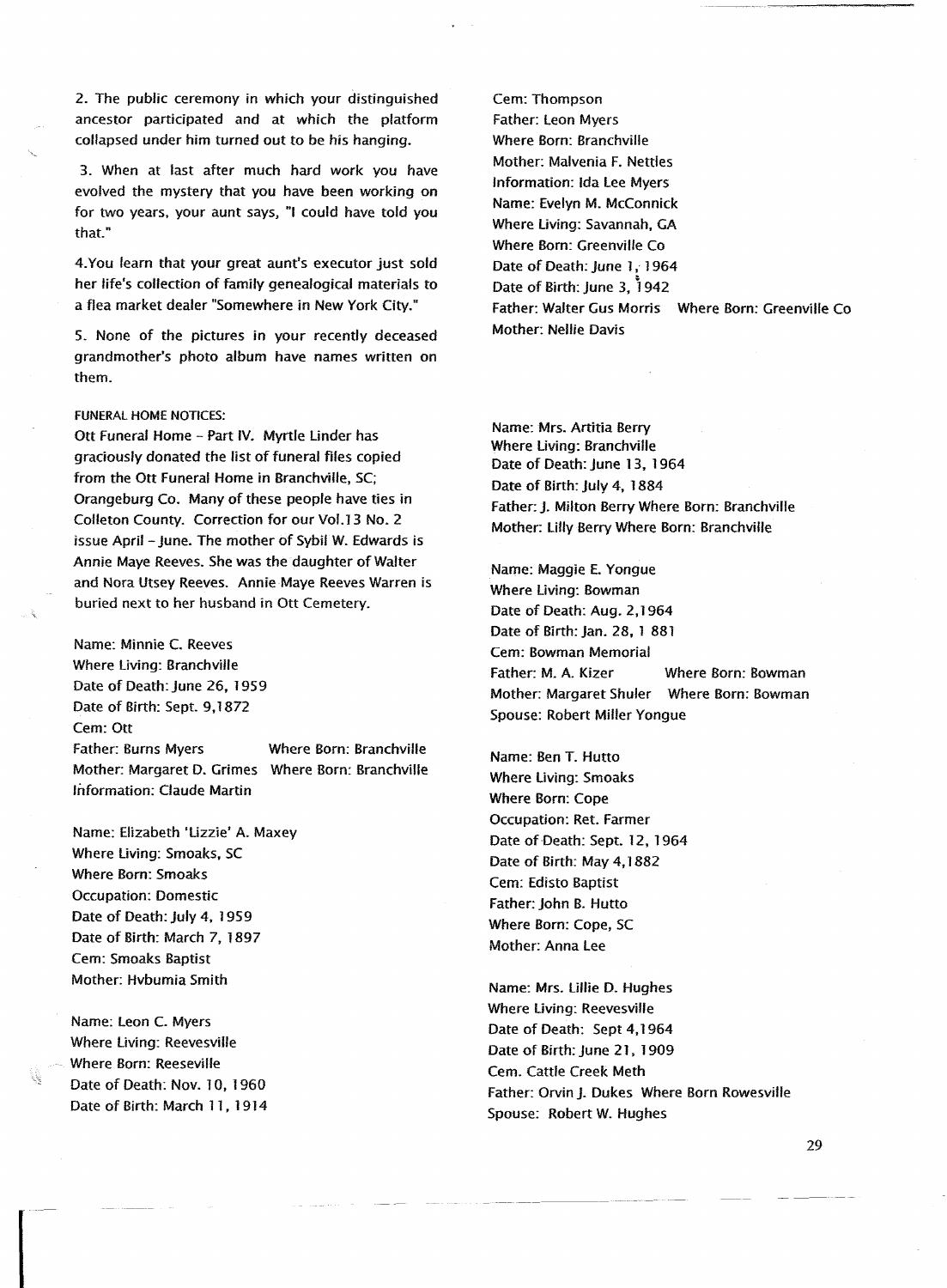Name: Marion T. Bair Where living: Bowman Occupation: Retired Farmer Date of Death: Sept. 4, 1964 Date Birth: April 14, 1920 Father: Ceafus M. Bait Where Born: Bowman Mother: Emma Metts Where Born: Branchville

Name: Bell Dukes Where living: Branchville Where Born: Branchville Occupation: Rot. Civil Date of Death: Jan. 27, 1965 Date of Birth: july 7,1888 Cem:Ott Father: A. F. H. Dukes Where Born: Branchville Mother: Susan McalhanyWhere Born: Branchville Spouse: Sidney j. Poag

Name: Thomas D. Smoak Where living: Smoaks Where Born: Smoaks Occupation: Farmer Date of Death: Feb. 1, 1965 Date of Birth: Sept 6,1900 Cern: Green Pond Meth. Father. Phillip j. Smoak Where Born: Smoaks Mother: Susan Mcalhany Where Born: Branchville

Name: Maggie M. Connelly Where living: Reevesville Where Born: Orbg. Co Date of Death: Feb. 7, 1965 Date of Birth: Sept. 6, 1898 Cern: Mt. Tabor Baptist Father: John R. Myers Where Born: Reevesville Mother: Carrie Metts/Reeves Where Born: Reevesville Spouse: John W. Connell

Name: David Gailey Terment Where living: Caledonia, NY Armed forces: WW I Occupation: Ret. Tractor Dealer Date of Death: Feb. 19, 1965 Date of Birth: July 27, 1895 Father: Andrew Tennent Mother: Margaret Seifret

Name: Mary R. Steedly Where living: Branchville Where Born: Branchville Date of Death: Feb. 25, 1965 In Colleton Co Hospital Date of Birth: Jan. 4,1873 Cern: Sardis Meth. Father: Edmond T. R Smoak Where Born: Branchville

Name: j. Marvin Westbury Where living: St. George Where Born: St. George Date of Death: Sept 17, 1964 Date of Birth: Oct. 11, 1889 Father: Julius Westbury Where Born: St. George Mother: Nora Judy Where Born: St George

Name: Meta Metts Byrd Where living: Branchville Where Born: Branchville Date of Death: Oct. 14, 1964 Date of Birth: Feb. 5, 1881 Cem: Sardis Meth. Father: George Metts Where Born: Branchville Mother: Fannie Gressette Spouse: Marvin Raysor Byrd

Name: W. Claude Martin Where living: Spartenburg Where Born: Branchville SC S SGT 2 BASE UNIT AAF WW 11 Date of Death: Oct. 8, 1964 Date of Birth: April 15,1911 Cem: Ott Father: W. Claude Martin Where Born: Branchvilfe Mother: Ruth Reeves Where Born: Branchville

Name: Miss Marion E. May Where living: Smoaks Where Born: Smoaks Date of Death: Oct. 28,1964 Date of Birth: Feb. 18, 1885 Cern: May Family Father: Isaac j. May Where Born: Smoaks Mother: Frances Conner Where Born: Smoaks

Name: Ralph A. Smoak Date of Death: Nov. 1964

Name: James H. Player Where living: Branchville Where Born: Andrews, SC Occupation: Ret. Machinist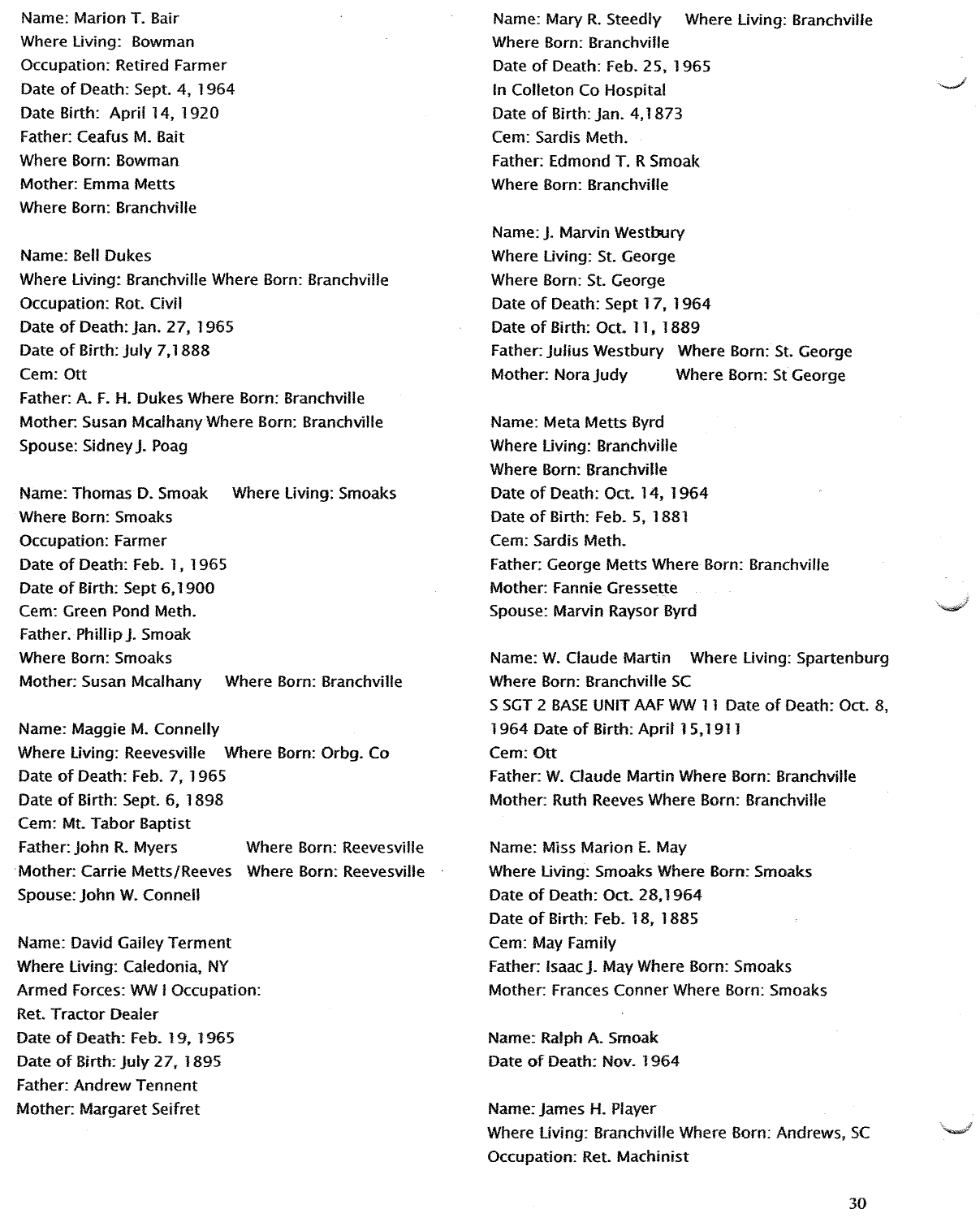Date of Death: jan. 7, 1965 Date of Birth: March 7, 1 888 Father: james W. Player Mother: Laura Powell

Name: Neta Summers Stallings Where living: Branchville Date of Death: july 7, 1959 Date of Birth: June 25, 1912 Cem: Hunters Chapel Baptist, Bamberg Co. Father: Frederick Summers Where Born. Hunters Chapel Community, Bamberg Mother: Florrie Jones' Information: Vernon Summers

Name: Willie L. Linder Where Living: Smoaks SC Where Born: Smoaks, SC Date of Death: Aug. 14 - 1959 Date of Birth: March 16, 1880 Cem: little Swamp Father: Jacob 'Jake' Linder Where Born: Smoaks, SC Mother: Mahalia Mailey Kinsey Where Born: Smoaks

Name: Aletha W. Berry Where living: Branchville Where Born: Branchville Date of Death: Nov. 5, 1959 *Date* of Birth: Nov. 23,1887 Cem: Ott Information: Edward Berry

Name: Rufas D. Fralix Where Born: Greenpond, SC Date of Death: Nov. 9,1959 Date of Birth: Nov. 7,1908 Cem: Carters Ford Baptist Father: Z. J. Fralix Mother: Victoria Cornelia Tuten (2) Spouse: Susan M. Avant Information: Mrs. Rufas D. Fralix

Name: IdaJane Maxey Where living: Summerville Where Born: Smoaks, SC Armed Forces: Occupation: Date of Death: Nov. 15, 1959 Date of Birth: Feb. 3, 1905 Cem: Smoaks Baptist father: P. W. Drawdy Where Born: Smoaks Mother: Minnie Wilson

----------------

Name: john 'Ed Snyder

Where living: Branchville Date of Death: Nov. 19, 1950 Date of Birth: April 21, 1934 Father: Claude Melvin Synder Mother: Irene Patrick Information: Mrs. Barbara Synder

Where Born: Colleton Co. Where Born: Colleton Co. Name: leatha Hiott Where living: Branchville Where Born: Colleton Co. Date of Death' Dec. 6, 1959 Date of Birth: Sept. 1888 Father: Lucius Brant Mother: Margaret Fisk

Name: Rhonda Lynn Myers Where living: Charleston, SC Where Born: Charleston Date of Death: Dee. 14, 1959 Date of Birth: March 7,1959 Cem: Hagan Father: Alfred Myers Where Born: Smoaks Mother: Gladys Strickland Where Born: Smoaks Information: Alfred Myers

Name: Charles H. Garris Where Living: Bamberg Co Where Born: Bamberg Co Date of Death: Dec.15 1959 Date of Birth: Dec. 10, 1879 Father: Charles Garris Information: Marion Garris L.

Name: Jeff Proveaux Where living: Smoaks Where Born: Smoaks Date of Death: Jan. 11, 1960 Cem: Buckhead Advent Christian Father: Duncan Y. Proveaux Where Born: Smoaks Mother: Margaret Jones Where Born: Smoaks Information: Minnie Sanders

Name: Joe E. Witherspoon Where Born: Manning, SC Date of Death: Jan. 29, 1960 Date of Birth: June 9,1880 Cem: Ott, Branchville, SC Father: W. V. Witherspoon Mother: Ida Cunningham Information: Carl Fairey Spouse: Carrie McKewn